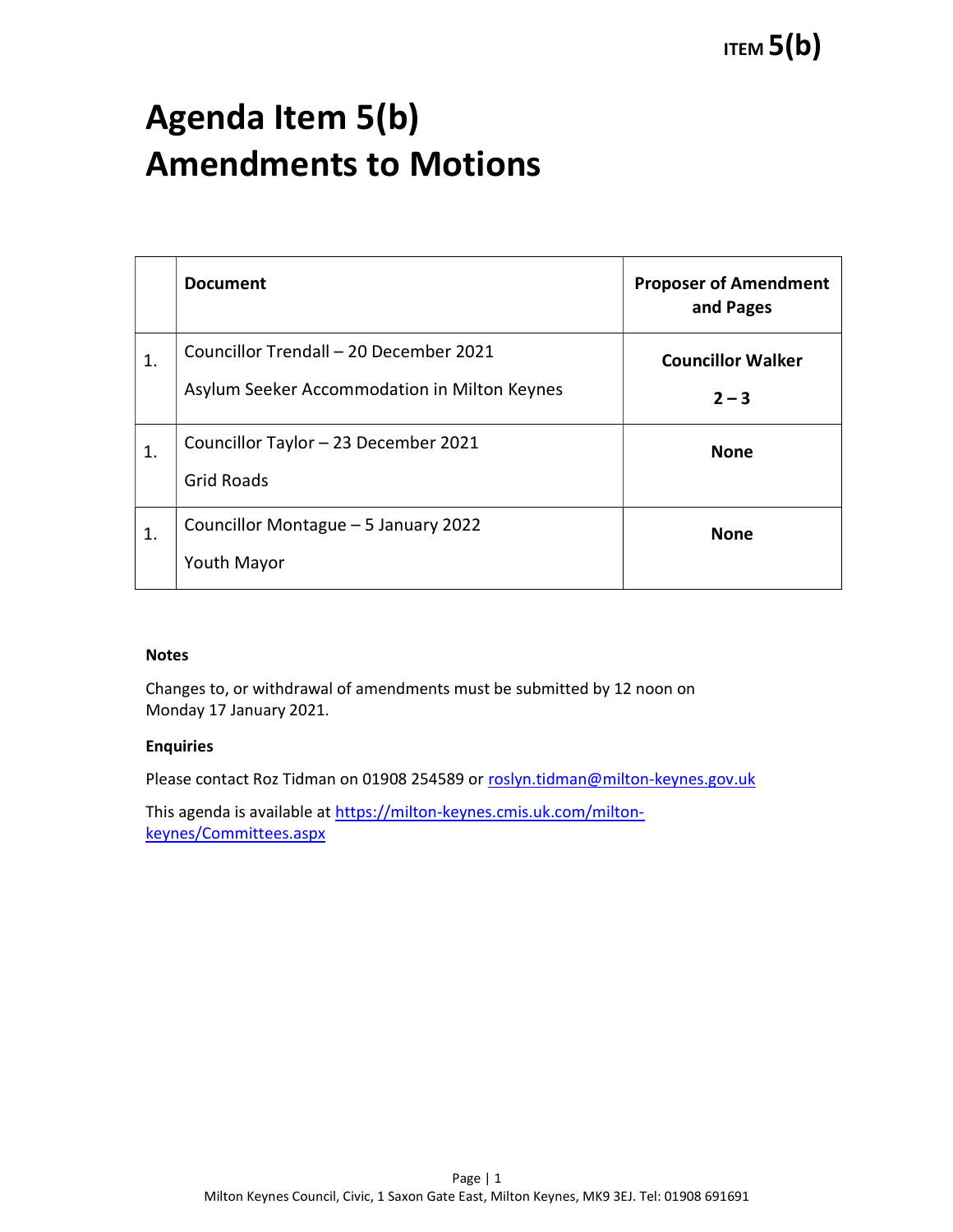## 1. Asylum Seeker Accommodation in Milton Keynes

Councillor Trendall (20 December 2021)

Councillor Walker moves the following amendment:

"1. That a new clause  $1(c)$  be added as follows:

'Recognises that Councillors' language on this sensitive issue can play an important role in reassuring communities and supporting asylum seekers.'

- 2. That the words 'further from the coast than almost anywhere else in the UK' be removed from clause 2(a)
- 3. That clause 2(d) is removed in its entirety and replaced with the following:

'Welcomes and praises the generosity of residents, charities, and other groups who have stepped up to support those who have been located at the hotel.'

- 4. That clause 2(e) is removed in its entirety.
- 5. That the words 'the three ward councillors and" are removed from clause  $2(g)$ ."

## The motion, if amended would read:

- "1. That this council notes:
	- a) The United Kingdom has a responsibility to house those seeking asylum in the UK in accommodation, which is safe, and where those so housed are accorded dignity whilst a decision on their status is made.
	- b) That the Home Office has decided without consultation with the council or the local people, to place asylum seekers in accommodation in the former Woughton House Hotel, Woughtonon-the-Green, in Campbell Park & Old Woughton Ward.
	- c) Recognises that Councillors' language on this sensitive issue can play an important role in reassuring communities and supporting asylum seekers.
- 2. That this council resolves that the Leader of the Council and Chief Executive, write to the Home Secretary and ask that they:
	- a) explain why this location (Woughton House Hotel), further from the coast than almost anywhere else in the UK, was selected;
	- b) explain why the Home Office contractor, Clearsprings, is asking for community volunteers to help with local transport when their director was paid £3.6m last year, and additionally shared in a £1.4m dividend bonus;
	- c) explain why Milton Keynes residents who wish to volunteer are being asked by Clearsprings to sign Non-Disclosure Agreements, and are being told it is a requirement of the Official Secrets Act;